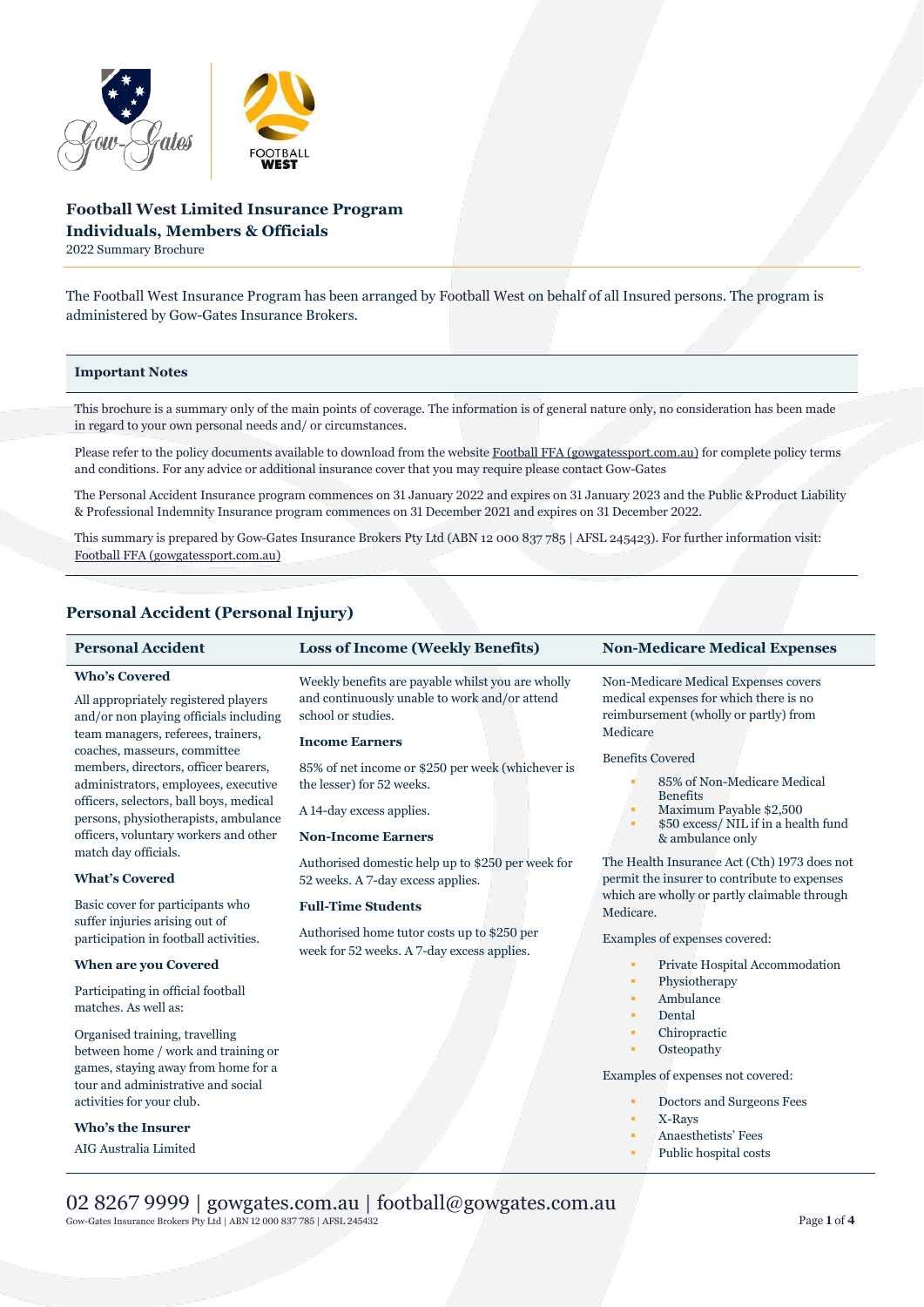## **Capital Benefits Other Benefits**

Capital Benefits are a lump sum benefit that is provided in the event of Death and Permanent Disability.

Benefits are payable based on a table of events available in the full policy wording.

Some of the benefits payable include:

**Death** - \$100,000 (U18 \$20,000)

**Paraplegia and Quadriplegia** - \$750,000

**Loss of sight of one eye** - \$100,000

**Loss of use of one limb** - \$100,000

There are other benefits payable under the Football West Insurance Program for expenses which may be incurred as a result of a Football injury.

Some of these benefits include:

- Funeral Expenses
- Travel and Accommodation

Full details of these benefits as well as policy conditions are contained in the policy wording. A copy of the policy wording is available to download from the website [Football FFA](https://football.gowgatessport.com.au/)  [\(gowgatessport.com.au\)/](https://football.gowgatessport.com.au/)

## **How to Make a Claim**

All claims need to be submitted online via the Sports Claims Portal. To find the portal appropriate to you and your Club:

- **1.** Visit the Gow-Gates Football Insurance Website [Football FFA \(gowgatessport.com.au\)](https://football.gowgatessport.com.au/)
- **2.** Select your relevant Association
- **3.** Navigate to the 'Claims' section and follow the link to lodge your claim online
- **4.** Register an Account for the Sports Claims Portal

The standard documentation you will be required to upload during the claims portal submission are:

- Club Declaration (to be completed and signed by an Authorised Representative of your Club e.g. President, Vice President, Secretary, Treasurer)
- **Physician's Report (to be completed by a GP,** specialist, surgeon or dentist)

If you are claiming for Loss of Income, in addition to the Club Declaration and Physician's Report you will also be required to upload:

- Employment Statement (to be completed by your employer)
- Incapacity to Work Statement Page 3 of the Physician's Report (to be completed by a GP, specialist or surgeon)

You will be prompted to download blank copies of the relevant documentation in Step 4 of the claims portal process. The claim submission is an 8 Step procedure and will save your progress as you complete each Step.

#### **Points to Remember**

- All players and officials must be registered with Football West for coverage by this insurance program.
- Only injuries which occur during the policy period are covered.

No cover is provided for:

- Any pre-existing defect, infirmity or sickness the insured person suffered from at the time of the accident
- Self-infliction
- War and terrorism
- Aerial activities
- Being under the influence of Drugs or alcohol
- Criminal acts
- Psychiatric or psychological disorder
- Contamination by radioactivity
- Sickness, disease or disorder of any kind
- Injuries which occur outside the policy period
- Pregnancy or related complications.
- It is recommended that players and officials take out separate Private Health Insurance and/or Personal Income Protection, Life Insurance and Trauma cover.
- Top up insurance on an individual, team or club basis is available and recommended. Please contact Gow-Gates Insurance brokers for details.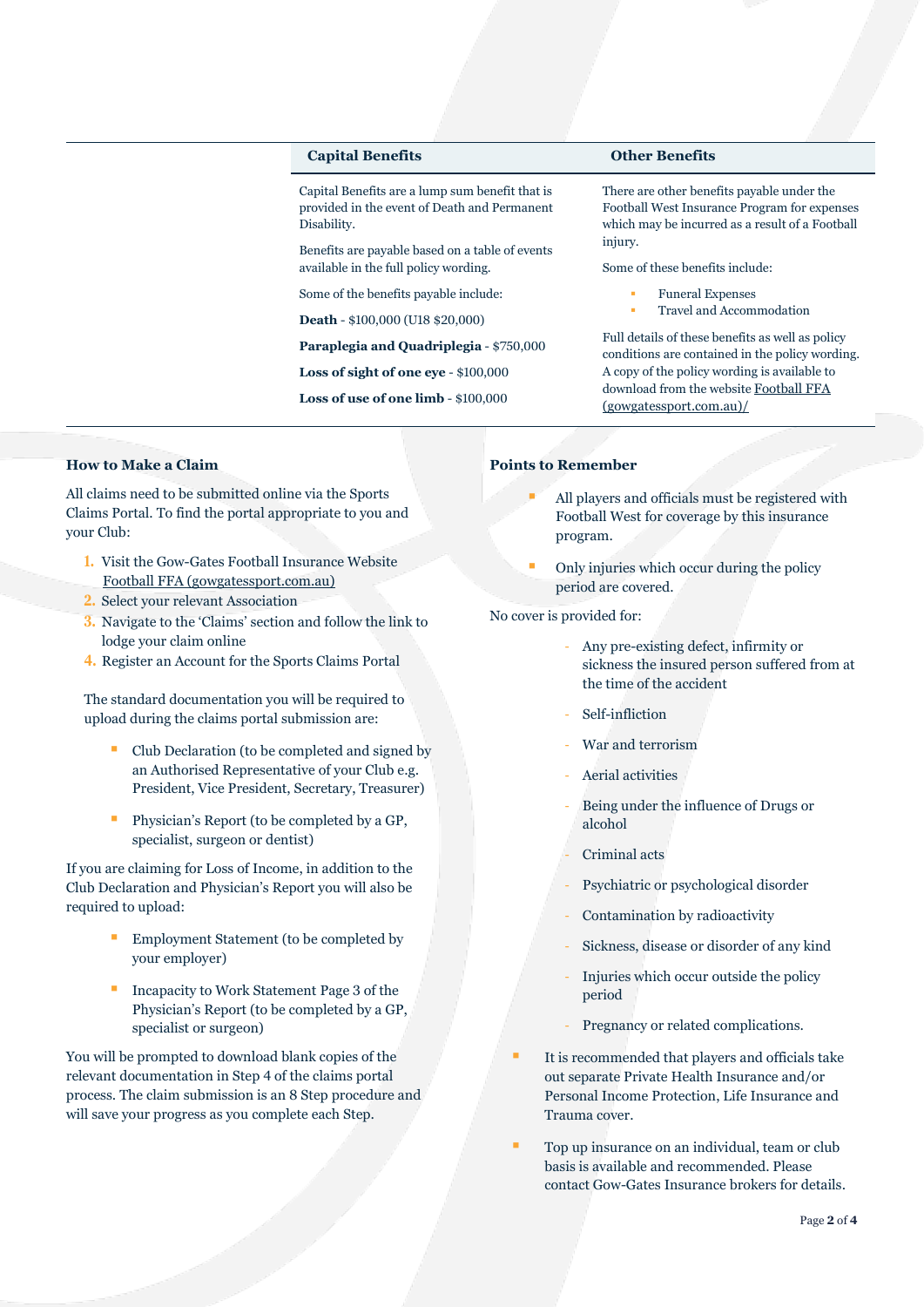## **Duty of Care Statement**

When you register to play with a Football Club, you are reminded that Football is a body contact sport. Potential, notwithstanding all safety guards, exists for a player to sustain injury. Players must therefore prepare themselves for the game by having a commitment to training and a high level of fitness.

As a measure of your club and Football West's support to players and officials, they have arranged insurance cover as set out in this document and for your benefit and risk protection.

In addition to these policies all players and officials are encouraged to take out private health insurance, life insurance and 'top up' cover over and above that is outlined on the previous page to ensure individual needs and circumstances are met.

For any advice or additional insurance cover that you may require please contact Gow-Gates.

## **Who can I talk to about an issue or complaint?**

First talk to Gow-Gates, ask for claims staff for the Football West Insurance Program.

If this does not resolve the matter or you are not satisfied with the way a complaint has been dealt with, you should contact the complaints manager on 02 8267 9999 or put your complaint in writing to info@gowgates.com.au or by mail at:

Complaints Officer

Gow-Gates Insurance Brokers GPO Box 4731

Sydney NSW 2001

Please mark the envelope "Notice of Complaint." We will endeavor to resolve your complaint quickly and fairly.

If your complaint cannot be resolved to your satisfaction within 21 days, you may have the right to refer the matter to the Australian Financial Complaints Authority (AFCA).